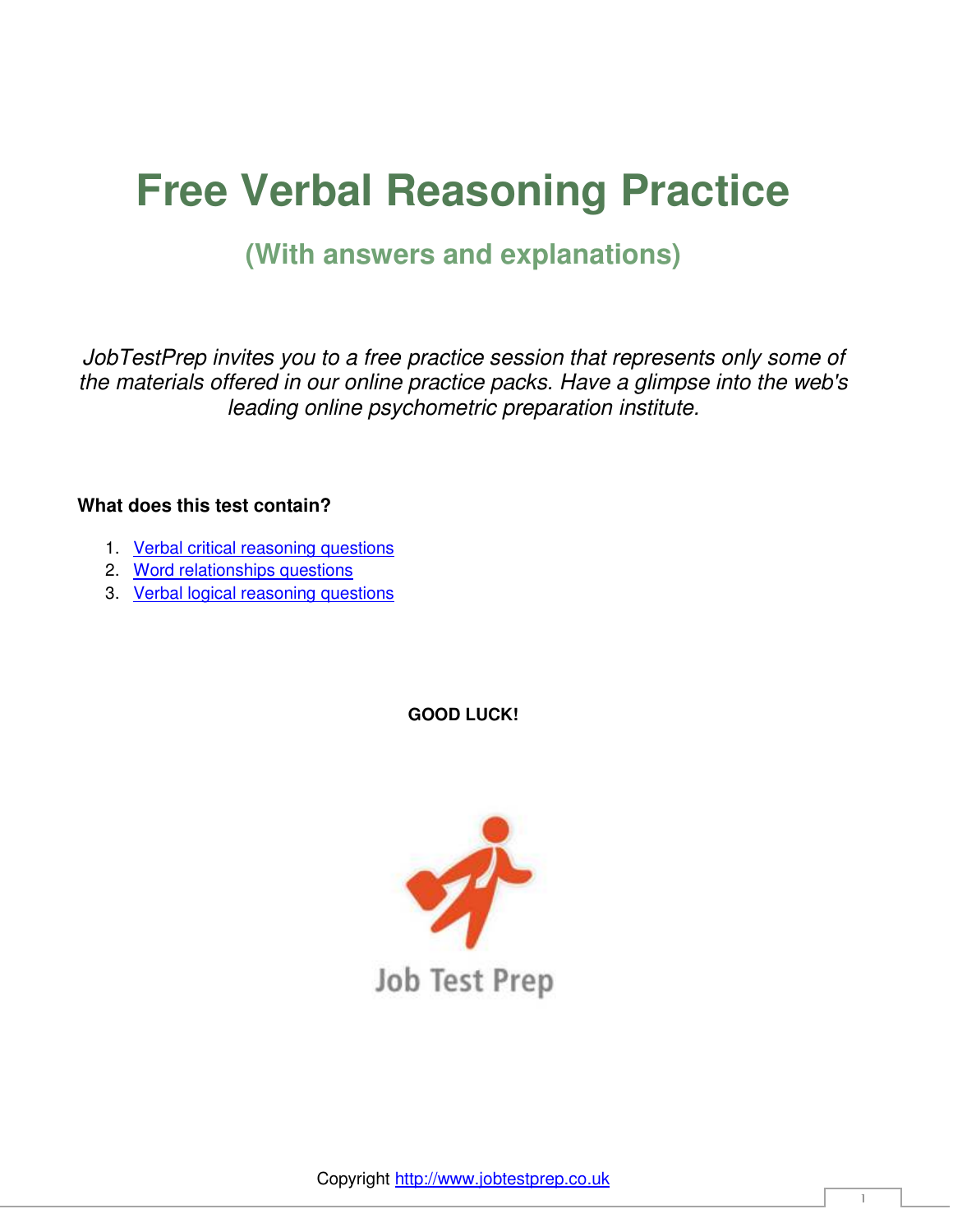## <span id="page-1-0"></span>**Verbal Critical Reasoning Questions**

This subtest consists of 3 passages. Each text is followed by 4 statements.

- Read the passage and determine the correct answer:
- o Choose **True** if the statement has to be true according to the passage.
- o Choose **False** if statement has to be false according to the passage.

o Choose **Cannot say** if you cannot determine whether the statement is true or false without further information.

• REMEMBER: you have to base your answers only on the information given in the text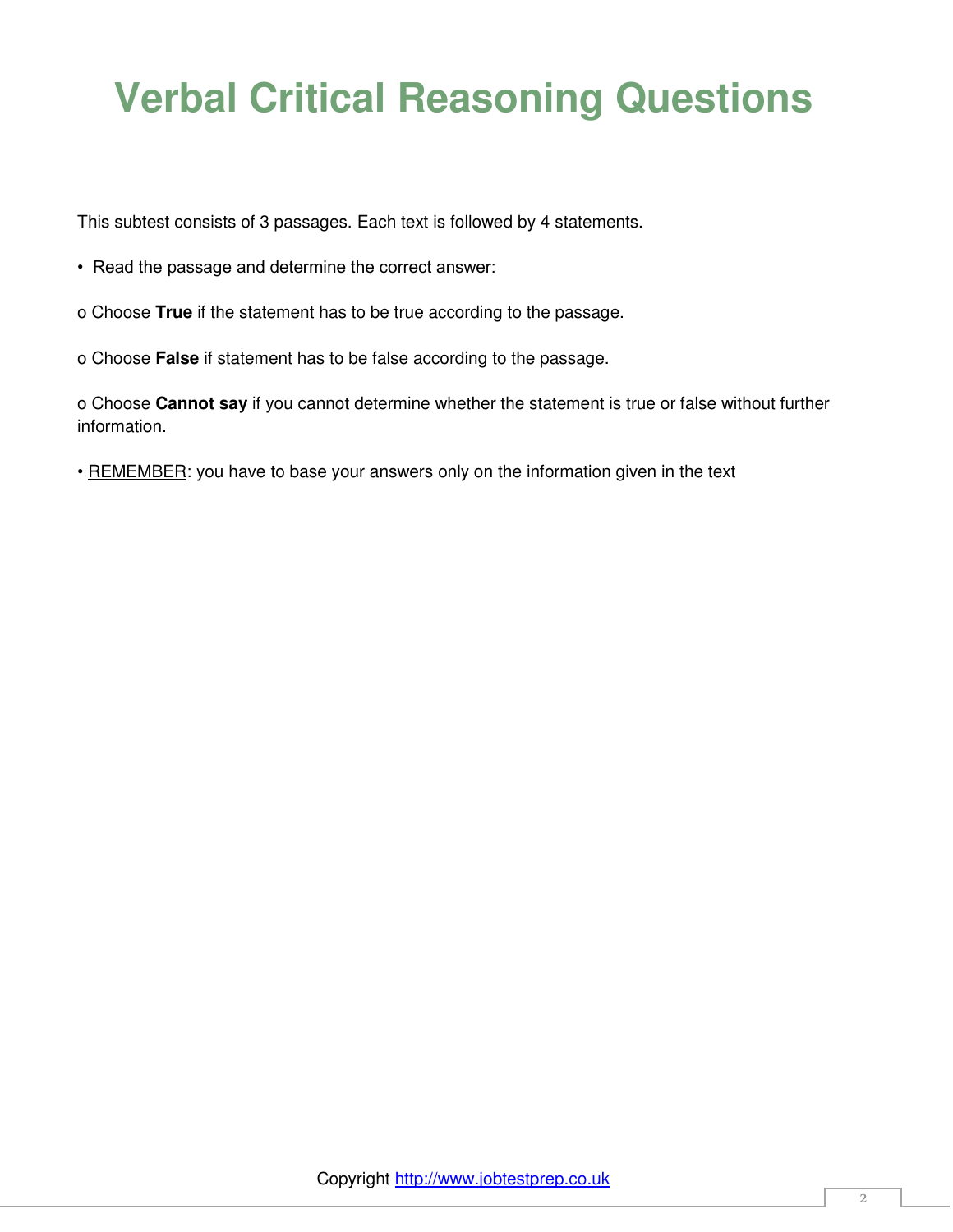#### Passage 1:

Companies wishing to increase their growing pace occasionally use the method of franchising which provides a new owner with the permit to use their business identity and in return to purchase products exclusively from the company. However most companies will aim to minimise the use of this method and often prefer the expansion of the companies' own branches. Companies who have previously used franchising learnt the essential need to monitor the business operation of the franchised branch. Difficulties arise from franchisees and companies disagreeing on business policies such as customer care, service delivery efficiency and quality of human interaction. Inadequate attention to the monitoring of franchisees on the part of the companies is typically the cause of subsequent problems.

*1. Service delivery efficiency has reduced companies' will to franchise.*

**True** 

False

Cannot say

### **Explanation**

The text explains that service delivery efficiency is a cause for disagreement between franchisees and companies, but it doesn't mention whether this is why companies are reluctant to franchise.

**The answer is Cannot Say.**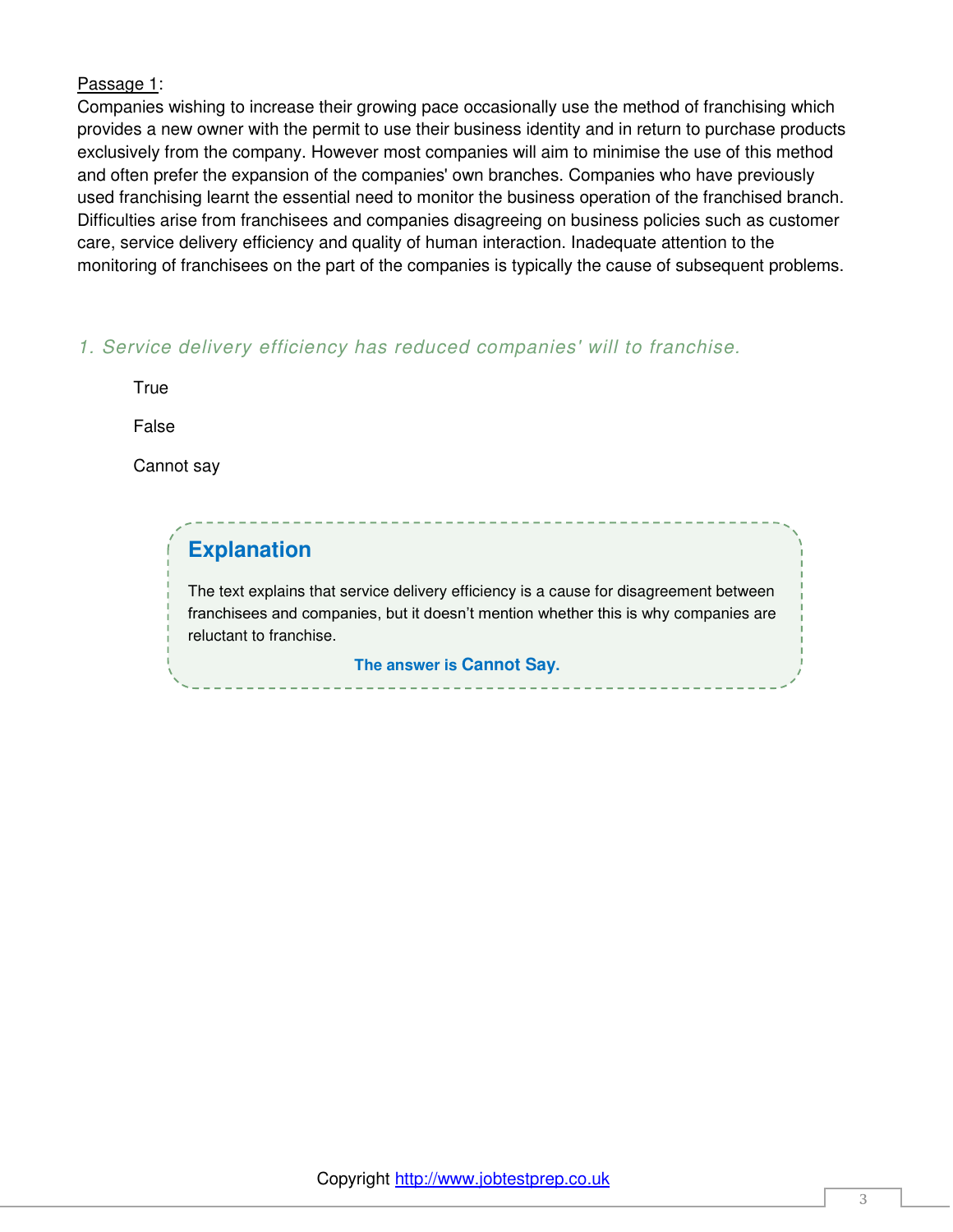#### Passage 2:

Employees working within organisations have a legislative obligation to monitor the content of e-mails sent to external bodies and to eliminate potentially sensitive internal information regardless of the perceived importance of that information. To guarantee that employees fulfil their legislative obligation and to prevent the possible leak of exclusive information, employers have prepared mandatory contracts stipulating this responsibility to be signed by all employees and additionally, inserted a copyright section to every external e-mail that emphasises the confidentiality of the information provided. Employee's carelessness in handling information circulated via email may result in serious punitive actions.

*2. Supervisors should monitor employees' e-mail accounts to minimise the leak of exclusive information.*

**True** 

False

Cannot say

**Explanation** According to the text, "employees ... have (an) … obligation to monitor the content of e-mails…". The text never says that this is part of the **employers'** role. **The answer is Cannot Say.**

*3. If salary cuts and permanent dismissals are possible punitive actions employers can take, then they may be used to punish employee inattention to the e-mail content regulation.*

**True** 

False

Cannot say

**Explanation** According to the text, "If employees are careless in handling information circulated via e-mail, they may risk serious punitive measures". **The answer is True.**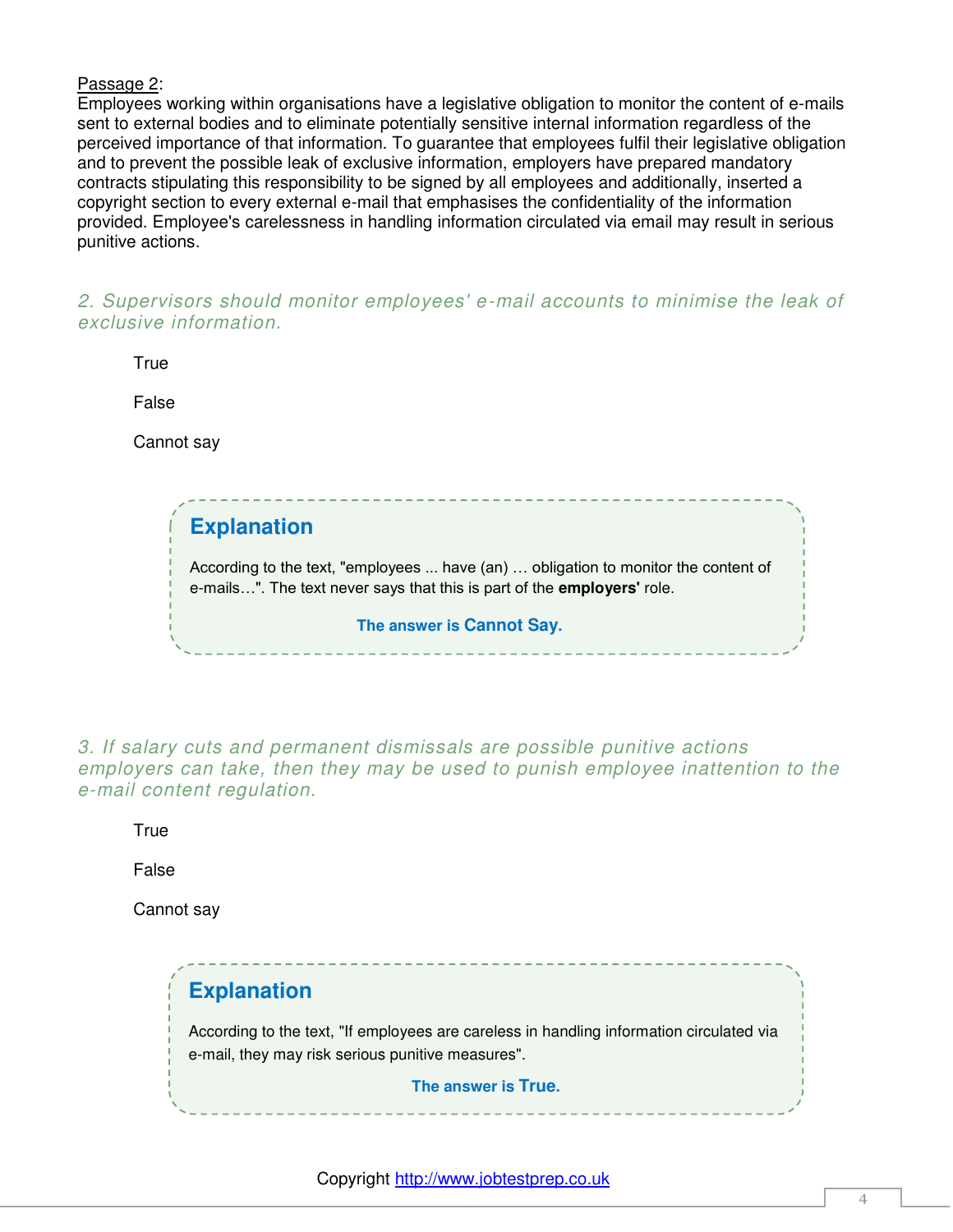## <span id="page-4-0"></span>**Word Relationships Questions**

For each question, you must identify the relationship that exists between each pair of words and determine which of the additional four word pairs maintains the same logical relationship.

Always pay attention to the **order** of the words in each pair. If more than one pair seems to apply, they may be in a different order than the original pair of words.

The subtest consists of 4 questions.

*1. decrease : increase*

stretch : enlarge beauty : ugliness sitting: walking square: triangle

### **Explanation**

'Decrease' and 'increase' are verbs that are opposites. 'Beauty' and 'ugliness' are nouns that are opposite. However, these are the only pairs of opposites because sitting is not the opposite of walking.

**The answer is 'beauty' : 'ugliness'**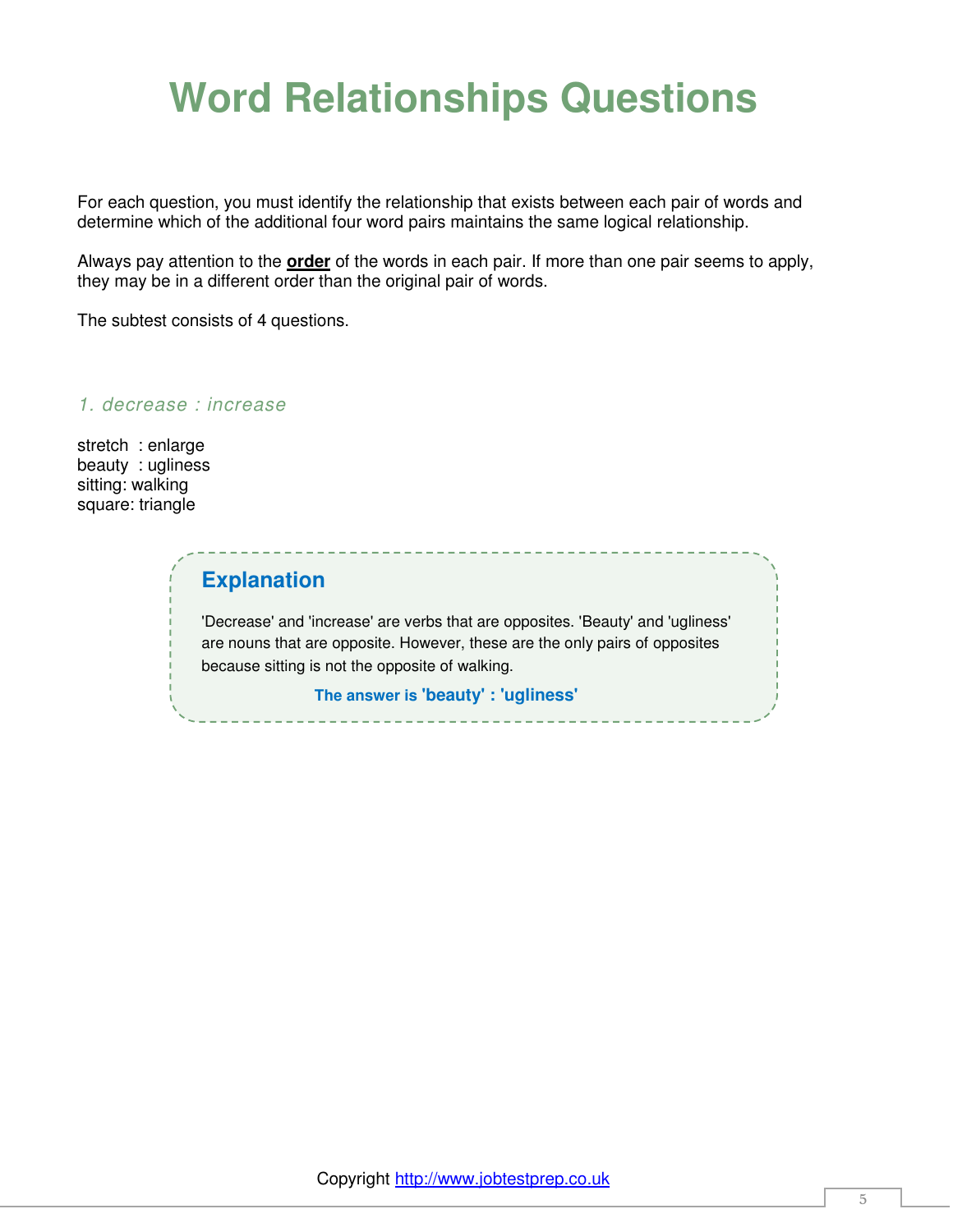car : mechanic cooking : chef musicians : conductor fruit : grocer

## **Explanation** A 'team' is managed / trained by a 'coach' and an 'orchestra' is managed / trained by a 'conductor'. None of the other word pairs have a similar relationship. **The answer is 'musicians' : 'conductor'**

#### *3. flower : bouquet*

soldier : company bread : cookies magazine : cover tap : water

### **Explanation**

A bunch of 'flowers' make up a 'bouquet'. The only pair of words that have a similar relationship are 'soldier' and 'company'. A group of 'soldiers' make up a 'company'.

**The answer is 'soldiers' : 'company'**

#### *4.* sand : glass

cotton : wool tree : paper seed : flower stove : oven

### **Explanation**

'Sand' is processed and turned into 'glass' just as 'trees' are processed to make 'paper'. A 'flower' grows from a 'seed' but there is no artificial processing involved.

**The answer is 'tree' : 'paper'**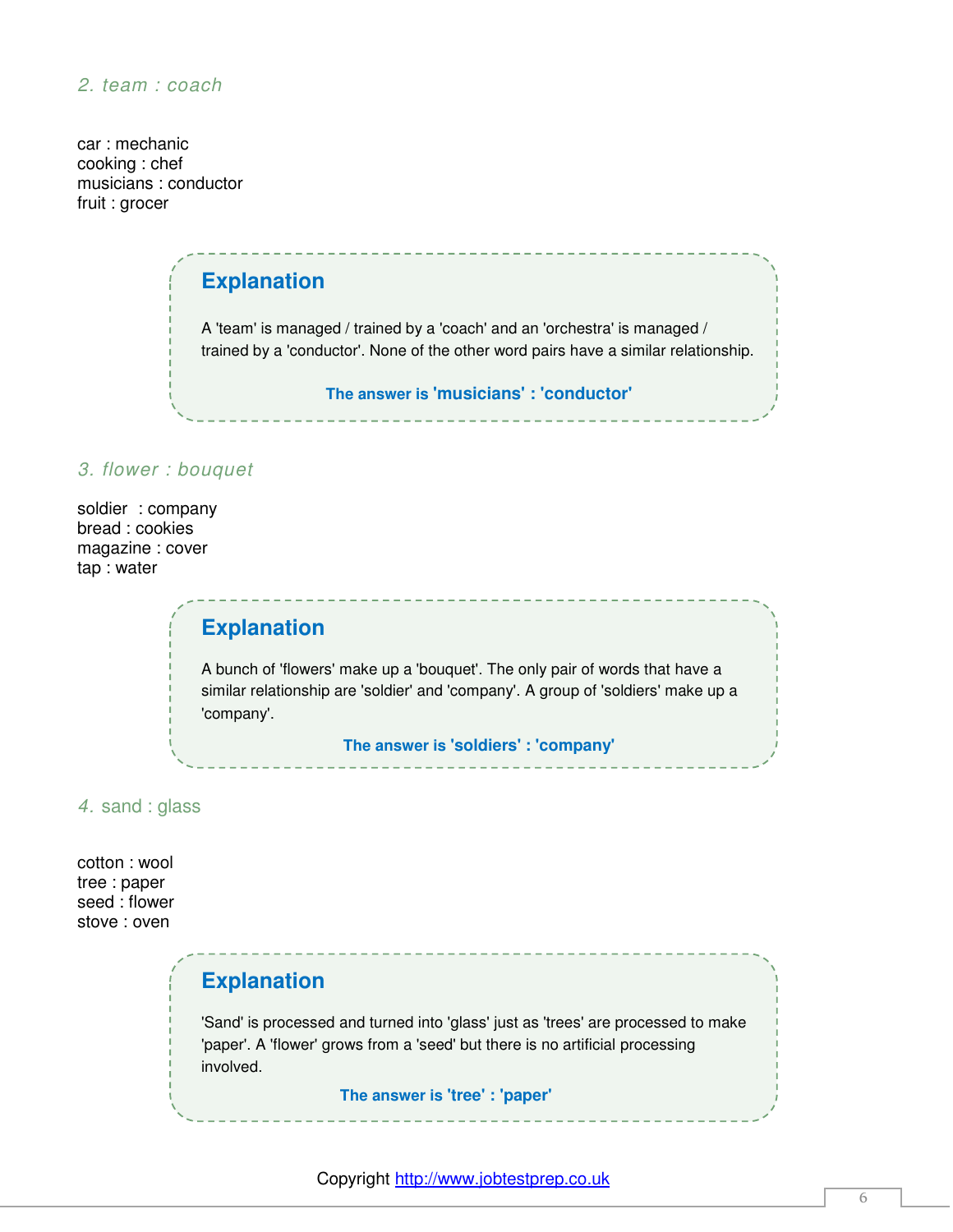*5. Dan is Joshua's son and Guy's brother. Margaret is Guy's mother and Judy's daughter. Which of the statements below is true?* 

Judy is Dan's mother-in-law. Margaret is Dan's mother. Judy is Joshua's grandmother. None of the above

> **Explanation** Dan and Guy are siblings, (not half brothers or step-brothers) and therefore Margaret, who is Guy's mother, is also Dan's mother. **The answer is 'Margaret is Dan's mother'.**

6. All Germans speak Italian. All Italian speakers ride bicycles. Which of the following statements must be true?

All Italians speak German. All bicycle riders are German. All Germans ride bicycles. Some of the Italians riding bicycles are Germans.